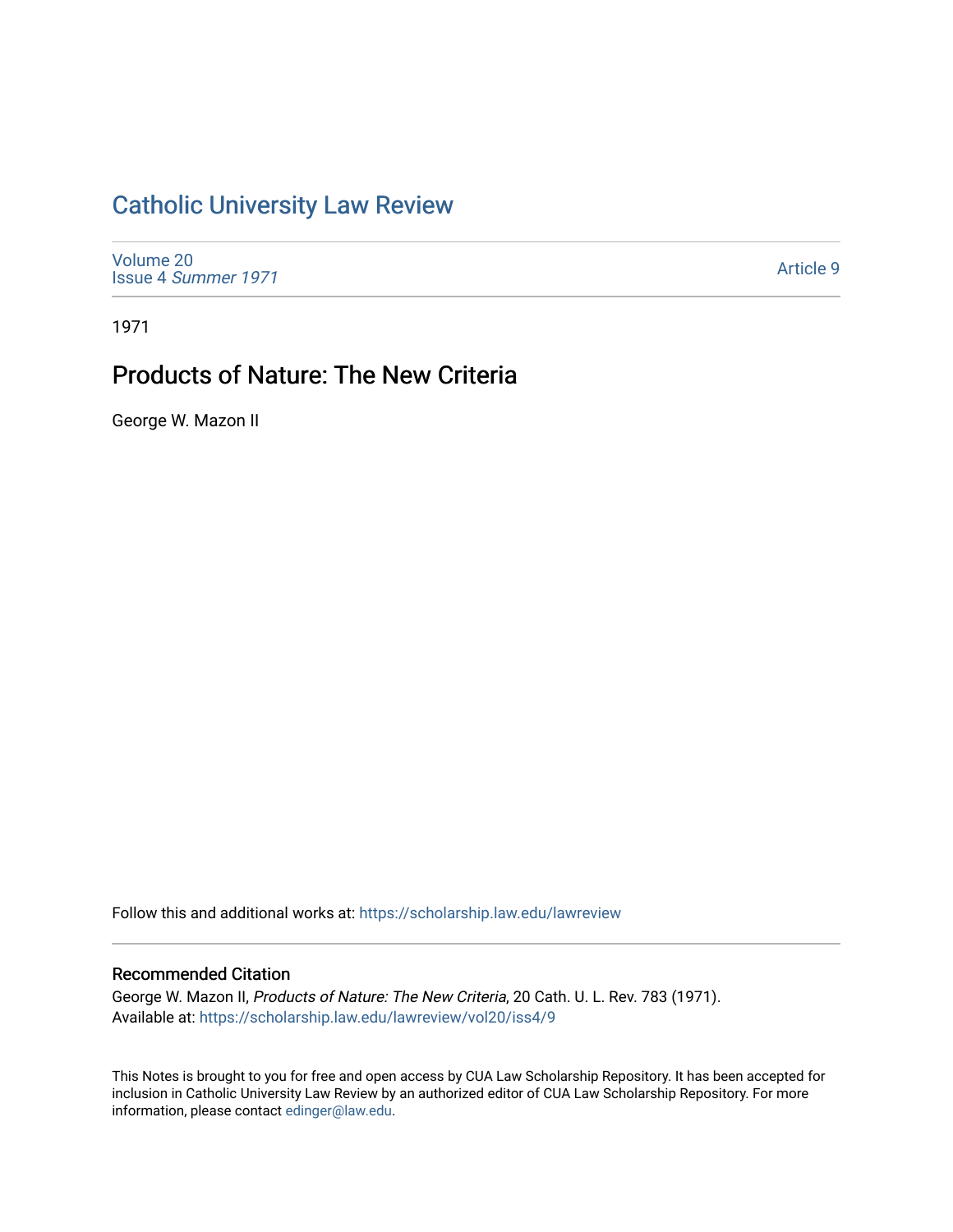## **Products of Nature: The New Criteria**

*In re Bergstrom'* is the first patent decision to use criteria based soley on the 1952 Patent Act<sup>2</sup> to determine the patentability of products of nature and as such is a new approach not based solely upon a subjective determination.

Products of nature exist in a form unchanged by human act<sup>3</sup> and are generally unpatentable since they are already in the public domain. Thus, that which the public already possesses cannot be excluded from it by the grant of a patent monopoly. The Supreme Court summarized the reasons for this when it stated:

[T]he heat of the sun, electricity, or the qualities of metals, are part of the storehouse of knowledge of all men. They are manifestations of laws of natude, free to all men and reserved exclusively to none. 4

Prior to *Bergstrom* (1970) the criteria employed to determine the patentability of products of nature was imprecise and confusing. That is, before the 1952 Patent Act, the courts did not use specific statutory criteria<sup>5</sup> to deny patent grant but rather judicially created them. Cases prior to the 1952 Act held, either impliedly<sup>6</sup> or expressly<sup>7</sup>, that the product was unpatentable since it was a "product of nature." The 1952 Patent Act did not expressly overrule prior case law concerning products of nature. After 1952 the criteria used for determining patentability was Section 101 of the Patent Act,<sup>8</sup> which states:

4. Funk Bro. Seed Co. v. Kalo Inoculant Co., **333 U.S.** 127, **130** (1948).

**5.** Before the **1952** Patent Act a prior patent act existed, but for the purposes of this article this prior act need not be discussed since none of the cases dealing with products of nature used specific statutory sections as a criteria for patentability.

*6. See, e.g., In re* Merz, **97 F.2d 599 (C.C.P.A. 1938).**

**7.** *See, e.g.,* Funk Bro. Seed Co. v. Kalo Inoculant Co., **333 U.S. 127** (1948).

**8.** Patent Act of **1952, 35 U.S.C.** § **101** (1964). *See Ex parte* Siddequi, **156 U.S.P.Q.** 426 (Pat. **Off.** Bd. **App. 1967).**

<sup>1. 427</sup> F.2d 1394 (C.C.P.A. 1970).

<sup>2. 35</sup> U.S.C. §§ 1-293 (1964).

*<sup>3.</sup> See* Comment, 47 MICH. L. REV. 391 (1949 ). In a sense all things are products of nature since nature provides the basic source materials. Merck **&** Co. v. Olin Mathieson Chem. Corp., 353 F.2d 156 (4th Cir. 1958). The term "product of nature" could have a broad meaning encompassing both unpatentable products which are "products of nature" and products which are patentable beacuse they are technically not "products of nature" (although referred to as "products o meaning which is restricted solely to impatentable products which are deemed to be "products of nature." For the purposes of this article the narrower meaning will be used.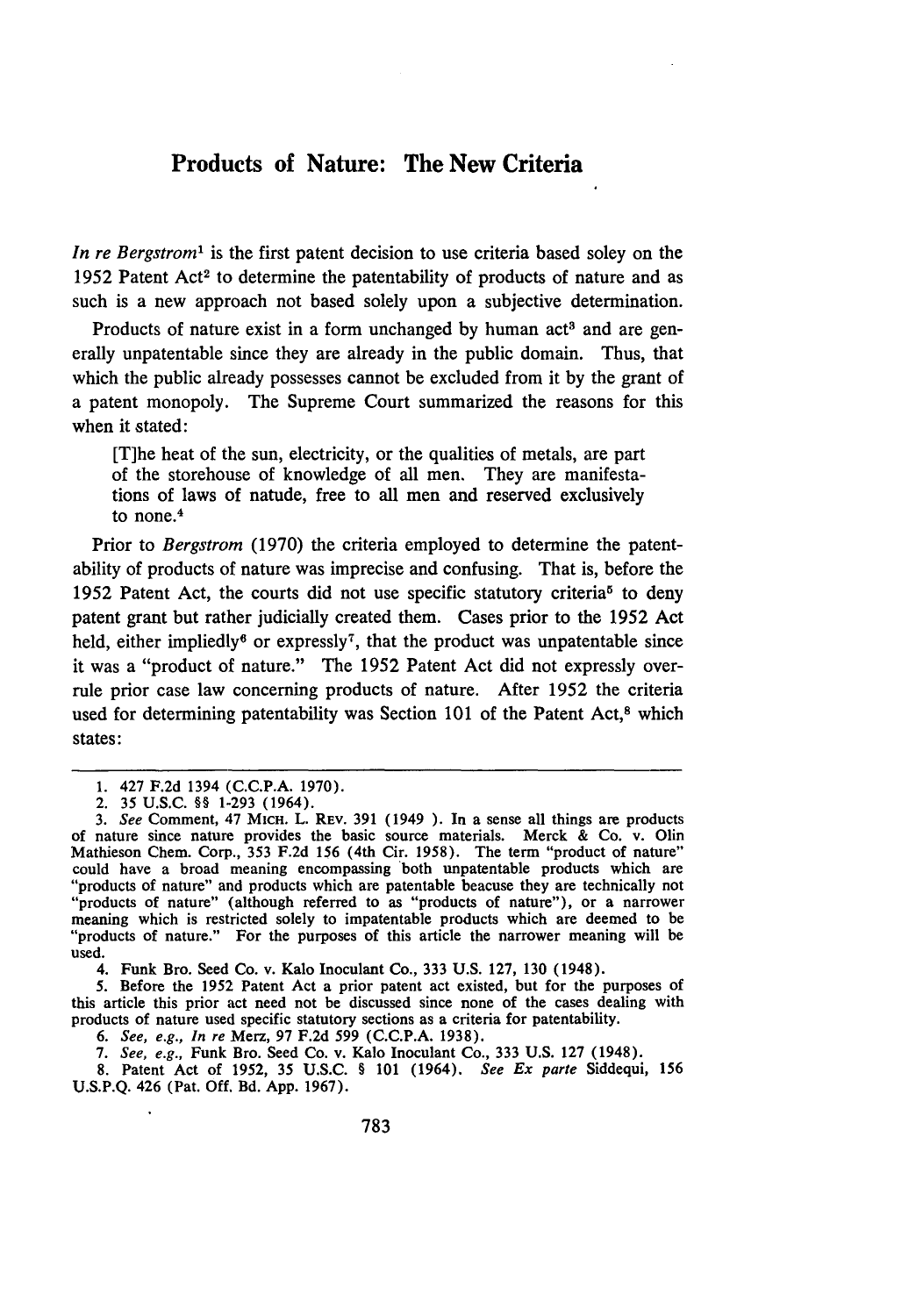Whoever invents or discovers any new and useful process, machine, manufacture, or composition of matter, or any new and useful improvement thereof, may obtain a patent therefor, subject to the conditions and requirements of this title.

To hold that the product was unpatentable before *Bergstrom* a court had to characterize it either as a "product of nature", or not a "new . . . composition of matter," as required by Section 101.

This article will discuss the new approach and value of the *Bergstrom* criteria in light of that used in prior cases.

#### *The Criteria of* In re Bergstrom

In *Bergstrom* the Court of Customs and Patent Appeals (CCPA) reversed the decision of the Patent Office Board of Appeals (Board of Appeals) which had affirmed the examiner's rejection of the claimed compounds<sup>9</sup> in the application<sup>10</sup> as lacking in novelty under Section 101. These compounds, which are members of a family known collectively as prostaglandins, are useful in stimulating smooth muscle and lowering blood pressure. Scientists had previously known that certain secretions and extracts obtained from human and animal male accessory genital glands possessed the pharmacodynamic effects of lowering blood pressure and stimulating smooth muscle. Although scientists thought that an independent basic compound was present, attempts to identify the active substance were unsuccessful because the basic compound could not be separated from its associated material. The patent applicants, Bergstrom and Sjovall, succeeded in isolating two distinct chemical compounds from the crude, semi-purified extracts that were already known, and these became the subject matter of their patent.<sup>11</sup> Later, they discovered that by performing an additional and different extraction step they could obtain one of the earlier compounds and two additional compounds, which were in issue in the decision.

The examiner rejected the claimed subject matter under Section 101 reasoning that the claimed compounds were naturally occurring and therefore not new within the meaning of the statute.<sup>12</sup> It was the examiner's position

<sup>9.</sup> The invention relates to two chemical compounds:

Claim 23. 7-[3-hydroxy-2 (3-hydroxy-l-octenyl)-5-oxocyclopentyl]-5-heptenoic acid, said acid being sufficiently pure to give a substantially ideal curve on partition chromatography using an ethylene chloride: heptane: acetic acid: water (15:15:6:4) solvent system.

Claim 53. A composition of matter consisting essentially of 7-[3-hydroxy-1, 5-octadienyl )-5-oxocyclopentyl]-5-heptenoic acid.

<sup>10.</sup> Application serial No. 203,752, filed June 20, 1962 as a continuation-in-part of serial Nos. 738,514, filed May 28, 1958 and 199,209, filed April 9, 1962.

<sup>11.</sup> Patent No. 3,069,322, issued December 18, 1962.

<sup>12. 427</sup> F.2d 1394, 1397 (C.C.P.A. 1970).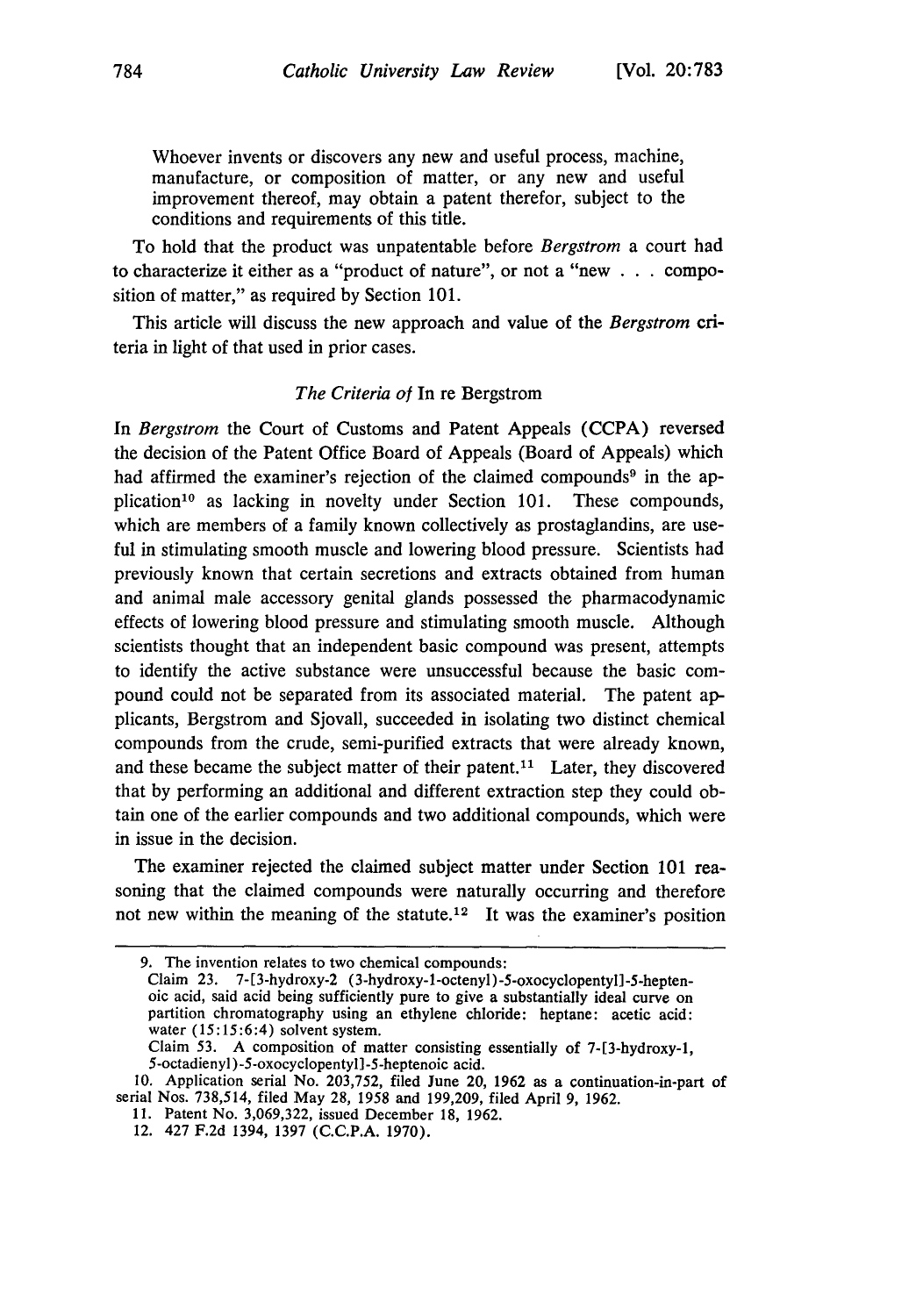that the compounds inherently occurred in either previously known crude extracts or nature.

The Board of Appeals agreed with the examiner that the compounds inherently occurred in the crude extracts but held that the real issue was whether the claimed pure materials were novel as compared with the less materials. The Board of Appeals further held that a claim to a purified material could not be allowed unless it exhibited properties and utilities not possessed by the unpurified material. Since the Board of Appeals did not find these new properties and utilities were present it affirmed the examiner's rejection.

The CCPA reversed both the examiner and the Board of Appeals reasoning that the answer to whether pure materials were novel as compared to less pure materials is self-evident since, by definition, pure materials necessarily differ from less pure or impure materials. The court further reasoned that, based on the record established, the claimed compounds did not exist in nature in pure form and thus this discovery was not "what has previously existed in fact in nature's storehouse, albeit unknown, *or* what has previously been known to exist."<sup>13</sup>

The court stated:

[T]he criteria for determining whether a given subject matter is 'new' within the meaning of  $\S$  101<sup>14</sup> are no different than the criteria for determining whether that subject matter possesses the 'novelty' expressed in the title of § **102.15** The word 'new' in § 101 is defined

Conditions for patentaiblity; novelty and loss of right to patent.

A person shall be entitled to a patent unless-

(a) the invention was known or used by others in this country, or patented or described in a printed publication in this or a foreign country, before the invention thereof by the applicant for patent, or

(b) the invention was patented or described in a printed publication in this or a foreign country or in public use or on sale in this country, more than one year prior to the date of the application for patent in the United States, or (c) he has abandoned the invention, or

(d) the invention was first patented or caused to be patented by the applicant or his legal representatives or assigns in a foreign country prior to the date of the application for patent in this country on an application filed more than twelve months before the filing of the application in the United States, or (e) the invention was described in a patent granted on an application for patent by another filed in the United States before the invention thereof by the applicant for patent, or

(f) he did not himself invent the subject matter sought to be patented, or (g) before the applicant's invention thereof the invention was made in this country by another who had not abandoned, suppressed, or concealed it. In determining priority of invention there shall be considered not only the respective dates of conception and reduction to practice of the invention, but also the reasonable diligence of one who was first to conceive and the last to reduce to practice, from a time prior to conception by the other."

<sup>13.</sup> *Id.* at 1401 (emphasis added).

<sup>14.</sup> Patent Act of 1952, 35 U.S.C. § 101 (1964).

<sup>15.</sup> *Id. §* 102 (1964). Section 102 states: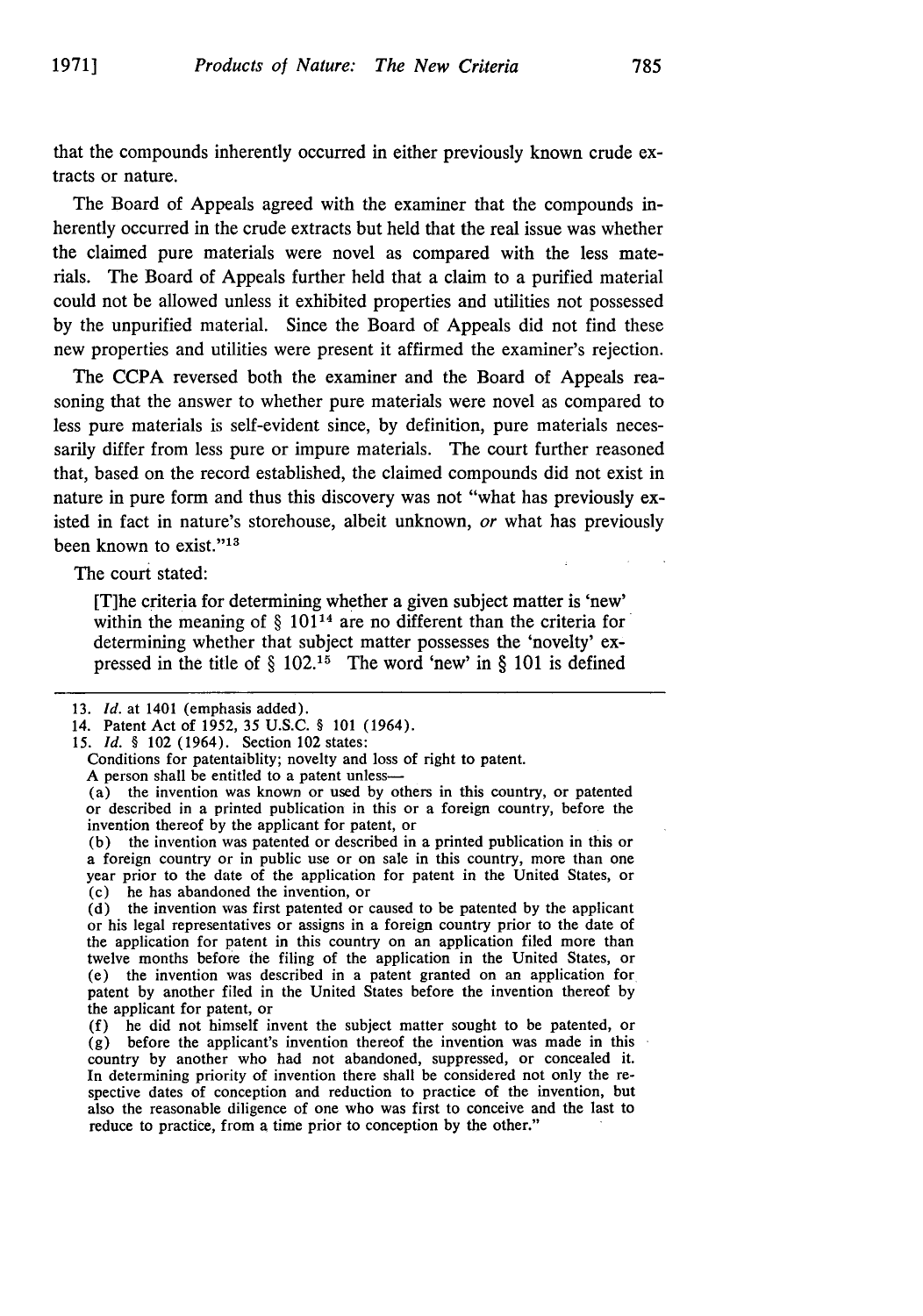and is to be construed in accordance with the provisions of § 102. Thus, that which possesses statutory novelty under the provisions **of** § 102 is also new within the intendment of § 101. We have found no evidence of Congressional intent to define the word 'new' as used in  $\S$  101 in any different manner.<sup>16</sup>

While the court in *Bergstrom* never specifically rejected the use of Section 101 as the sole criteria for determining the patentability of products of nature, a fair reading of the decision leads to that conclusion. The court held that Section 101 is to be defined and construed in conjunction with Section 102. Section 102 defines conditions for patentability, novelty, and loss of right to a patent, and is the criteria used to determine patentable novelty.

### *The Prior Criteria*

The cases before *Bergstrom* used "product of nature"<sup>17</sup> or Section 101<sup>18</sup> as the criteria for determining the patentability of products of nature. Usually it was difficult to characterize a product as a product of nature. Additional factors such as a change in purity, a new utility, a new form, or a new method of making the product clouded the determination as exhibited in the following cases.

*American Wood-Paper Co. v. The Fibre Disintegrating Co.'0* dealt with the patentability of cellulose made from wood fibers. While the cellulose produced was the same as that naturally occurring cellulose which had existed before, the method of making the cellulose was previously unknown. Because of the new method, it was more difficult to determine whether the product was also new or whether it was a product of nature and thus unpatentable. The Supreme Court held that the product was unpatentable but indicated that perhaps the *process* may be patentable. In so holding, the Court stated that "the manufacture claimed as novel is not a new composition of matter, but an extract obtained by decomposition or disintegration of material substances, it cannot be of importance from what it has been extracted."<sup>20</sup>

In *Kuehmsted v. Farbenfabriken of Elberfeld Co.*<sup>21</sup> a patent on asprin was upheld because the compound had therapeutic utility, and the mass that contained the compound did not. In *Parke-Davis & Co. v. H.K. Mulford Co., <sup>22</sup>* a patent for adrenalin was likewise upheld because it **had** significant com-

**<sup>16. 427</sup> F.2d 1394, 1401 (C.C.P.A. 1970).**

<sup>17.</sup> See, e.g., Funk Bro. Seed Co. v. Kalo Inoculant Co., 333 U.S. 127 (1948). 18. See, e.g., Ex parte Siddequi, 156 U.S.P.Q. 426 (Pat. Off. Bd. App. 1967).

**<sup>19. 90</sup> U.S. (23** Wall.) **566 (1874).**

<sup>20.</sup> *Id.* **at 593.**

<sup>21.</sup> **179** F. **701 (7th Cir. 1910).**

**<sup>22. 189</sup> F. 95 (C.C.S.R. N.Y. 1911);** *affd,* **196 F. 496 (2d Cir. 1912).**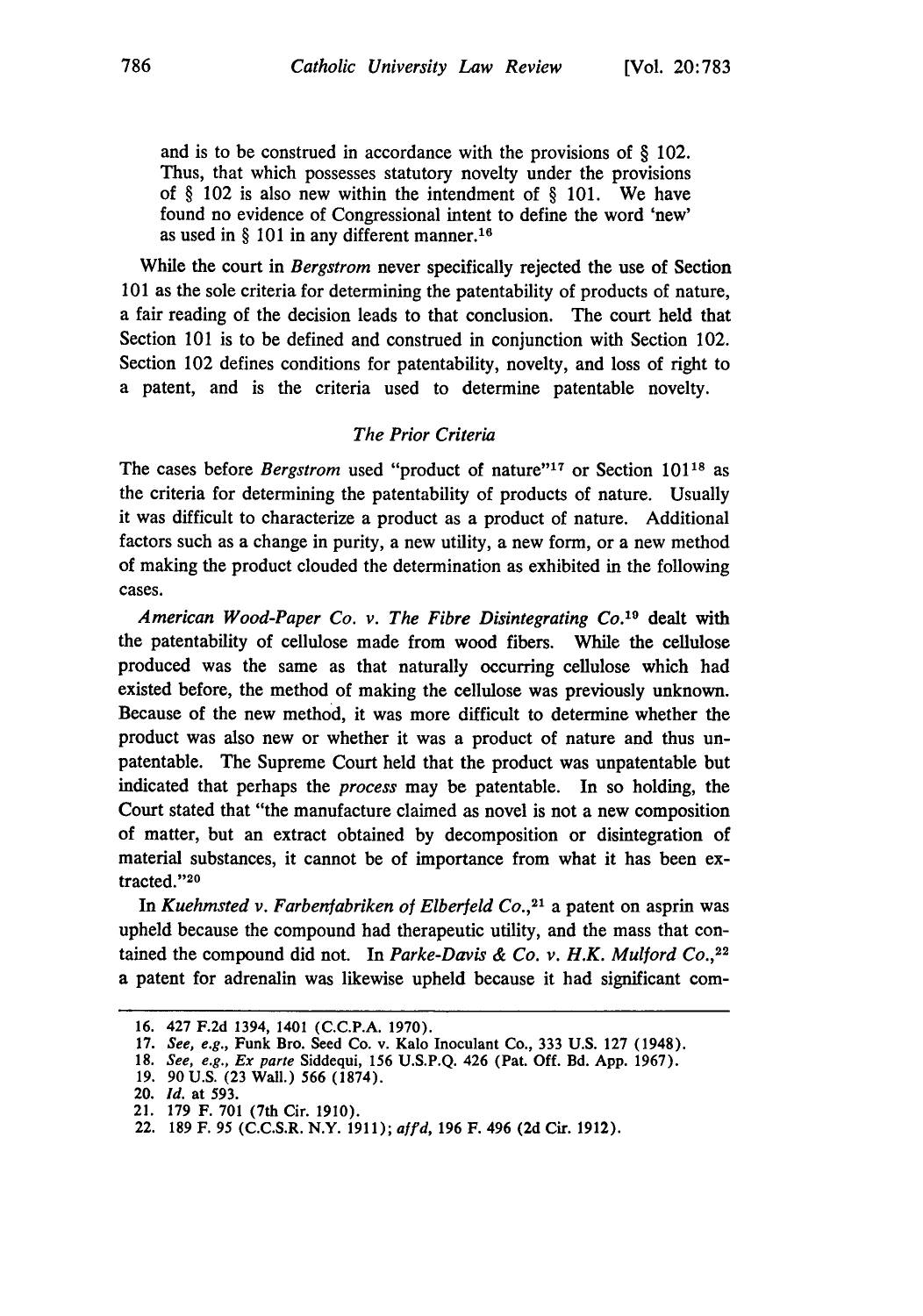mercial and therapeutic value, and the natural product had only limited therapeutic value producing harmful, if not fatal results.

In re *Merz*<sup>23</sup> dealt with ultramarine, which had been purified by removing non-floatable impurities, and which resulted in a brighter, more desireable pigment. Although the additional factors of purity and brightness made the determination more difficult, the court held that it was a product of nature having the same utility as the less pure, natural aquamarine and therefore unpatentable. In *Mertz,* the CCPA reasoned that a natural product does not become patentable merely because it is given a new form, which is different from a new utility. The criteria the court used to find that the compound was a product of nature was, "if the process produces an article of such purity that it differs not only in degree but in kind it may be patentable **...** [and] .. **.**[i]f it differs in kind, it may have a new utility in which invention may rest."24

Although the courts continued to use the characterization criteria to find a product unpatentable as a product of nature, it became clear that this was not a simple determination and that the additional factors made it even more difficult. Thus, in *Union Carbide Co. v. American Carbide Co.,25* the Second Circuit stated:

In determining the question of patentable novelty, there can be no hard and fast rule. Each case must be decided upon its own facts. Mere change in form in and of itself does not disclose novelty. A new article of commerce is not necessarily a new article patentable as such. But patentable novelty in a case like the present may be founded upon superior efficiency; upon superior durability **...** upon purity, and, in connection with other things, upon comparitive cheapness.<sup>26</sup>

In *Funk Brothers Seed Co. v. Kalo Inoculant Co.*<sup>27</sup> the Supreme Court was faced for the first time since the *Wood-Paper Patent* case with the issue of whether a product was unpatentable as a product of nature. *Funk Brothers,* decided prior to the 1952 Patent Act, held that a patent on a plant inoculant which was a mixed culture of bacteria was invalid and it lacked invention because it was directed toward a "product of nature." The Court recognized that the mixed culture was more convenient than the previously known cultures, an advantage that did not exist before. Other than the subjective determination that it was a "product of nature", no other criteria or

<sup>23. 97</sup> F.2d **599 (C.C.P.A. 1938).**

<sup>24.</sup> *Id.* at **601.**

**<sup>25.</sup>** 181 F. 104 **(2d** Cir. **1910).**

<sup>26.</sup> *id.* at **106-07.**

<sup>27. 333</sup> U.S. 127 (1948).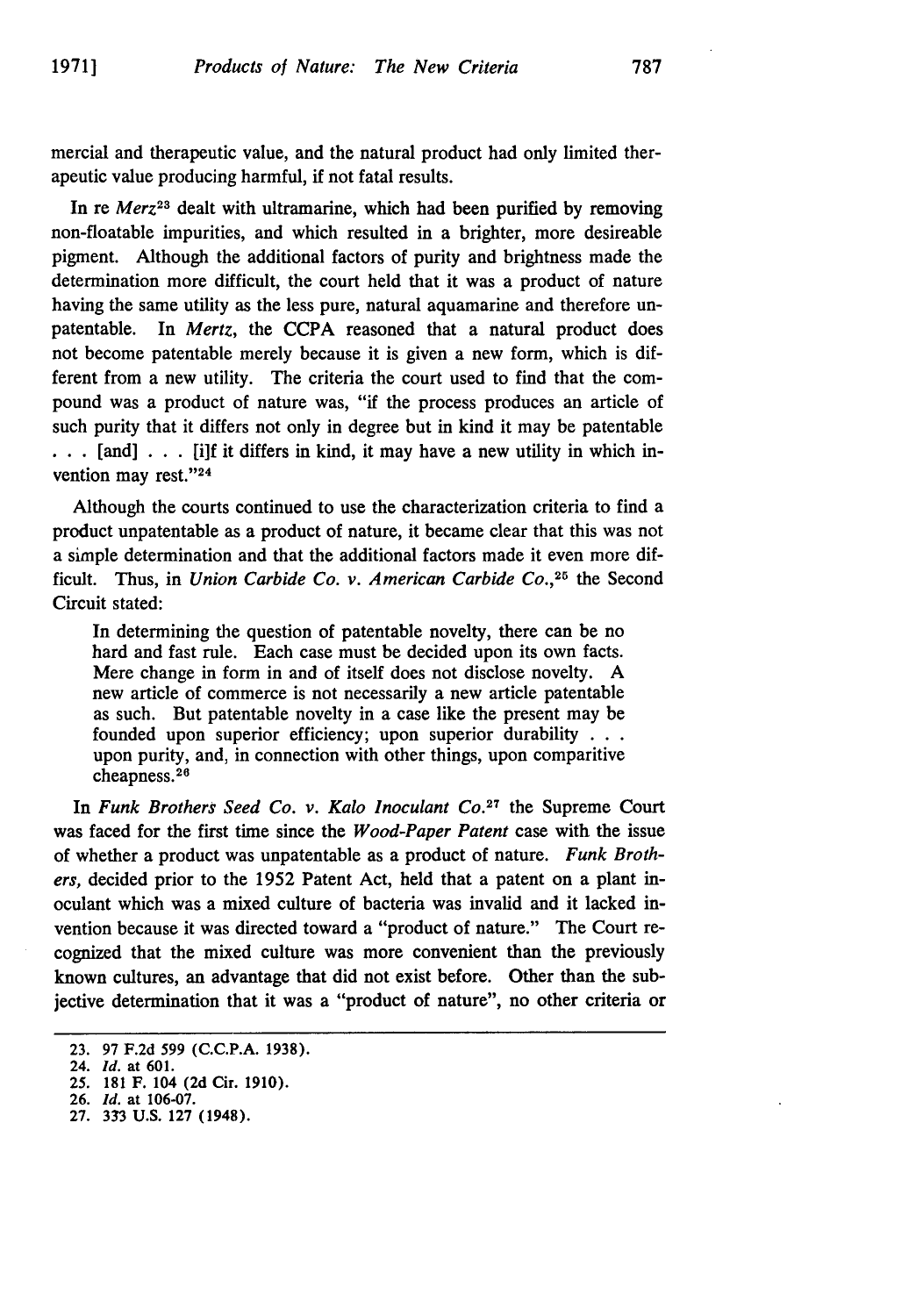factors were set forth or discussed **by** the Court to aid in its determination. The Court did not look at or comment on any additional factors which the prior lower court decisions had considered such as change in utility<sup>28</sup> or difference in kind. 29 Since *Funk Brothers,* no other case dealing with products of nature has been decided by the Supreme Court and thus the additional factors which the lower courts looked to continue to exist.

After the 1952 Patent Act, the courts continued to apply subjective criteria. In Ex parte *siddiqui30* the Board of Appeals held that a product of nature is not novel and that its patenting is barred by the provisions of Section 101. This was not a new approach since a product still had to be characterized as a "product of nature" and, if so characterized, it was not "new" within the meaning of Section 101. The above additional factors and Section 101 continued to be the criteria of patentability.<sup>31</sup>

The first decision to hold that the criteria of patentability of products of nature should be something other than Section 101 or "product of nature," either alone or when other factors are considered, was *Merck & Co. v. Olin Mathieson Chemical Corp.32 Merck* did not set forth what specific criteria should be used. The Fourth Circuit stated:

The Patent Act of 1952 (35 U.S.C.A. § 101), as its predecessors, authorizes a patent for 'any new and useful . . . composition of matter . . . .,' provided only that the conditions for patentability,<sup>33</sup> which are specified in suceeding sections, are met. There is nothing in the language of the Act which precludes the issuance of a patent upon a 'product of nature' when it is a 'new and useful composition of matter' and there is compliance with the specified conditions for patentability **....**

A product of nature which is not a 'new and useful. **. .** machine, manufacture, or composition of matter' is not patentable, for it is not within the statutory definition of those things which may be patented. Even though it be a new and useful composition of matter it still may be unpatentable if the subject matter as a whole was obvious within the meaning of § 103 (35 U.S.C.A. 103), or if other conditions of patentability are not satisfied.<sup>34</sup>

**<sup>28.</sup>** *See* Kuehmstead v. Farbenfabriken of Elberfeld Co., **179 F. 701 (7th Cir. 1910); Parke-Davis & Co. v. H.K. Mulford Co., 189 F.** 95 **(C.C.S.D.N.Y. 1911);** *a!I'd,* **196 F. 496 (2d Cir. 1912).**

**<sup>29.</sup>** *See In re* **Merz, 97 F.2d 599 (C.C.P.A. 1938).**

**<sup>30. 156</sup> U.S.P.Q. 426 (Pat. Off. Bd. App. 1967).**

**<sup>31.</sup>** *See* Jacob, *Patentability of Natural Products,* **52 J. PAT.** OFF. **Soc'Y 473 (1970).**

**<sup>32. 253</sup> F.2d 156** (4th Cir. **1958).**

**<sup>33.</sup>** Only two sections of the Patent Laws are titled conditions for patentability, novelty and loss of right to patent, and they are set forth in Sections **101** and **103.** 34. **253 F.2d 156, 161-62** (4th Cir. **1958).**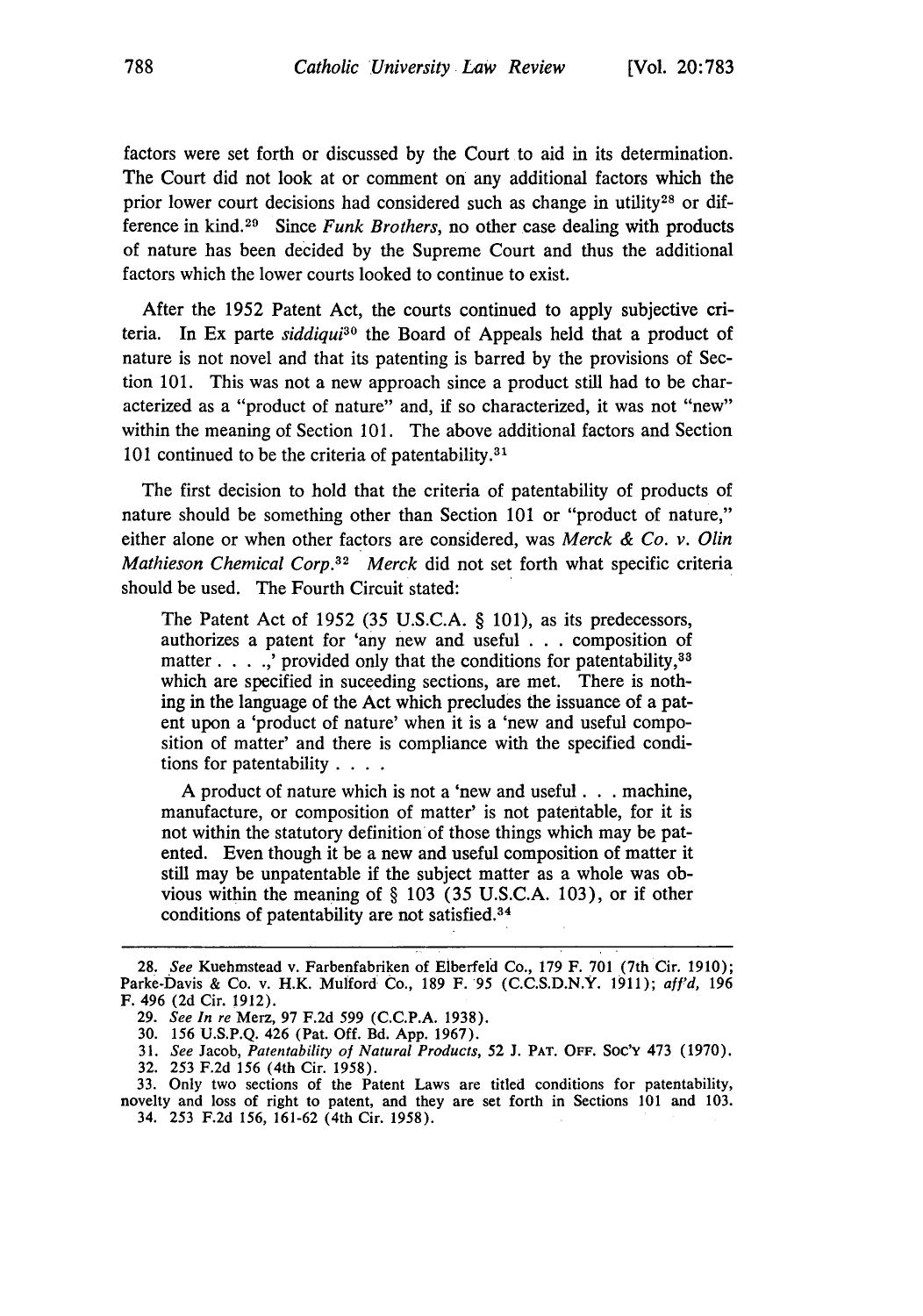#### *The New Criteria*

The criteria of *Bergstrom* is less subjective and appears more sound than the prior criteria, that is, in rejecting or allowing claims to a product, the conditions of patentability under Section 102 must be considered. The characterization problem is not present because the product does not have to be characterized as a "product of nature." A true "product of nature" would still be unpatentable but only because it would not satisfy the conditions of patentability under Section 102. In addition, *Bergstrom* stated that the use of Section 102 as the criteria follows congressional intent.<sup>35</sup>

Obviousness<sup>36</sup> was not at issue in *Bergstrom* and thus the court did not consider or comment on its applicability. As a result, the criteria of *Bergstrom* does not go far enough. Even though it is novel under Section 102 a product can still be unpatentable if it is obvious under Section 103. Thus, criteria which use the conditions of patentability under Section 102 must necessarily also include the conditions of patentability under Section 103. The Supreme Court stated the desired Section 103 approach in *Graham v. John Deere Co.*,<sup>37</sup> when it stated:

Under § 103, the scope and content of the prior art are to be determined; differences between the prior art and the claims at issue are to be ascertained; and the level of ordinary skill in the pertinent art resolved. Against this background, the obviousness or non-obviousness of the subject matter is determined. Such secondary considerations as commercial success, long felt but unsolved needs, failure of others, etc., might be utilized to give light to the circumstances surrounding the origin of the subject matter sought to be patented. As indicia of obviousness or non-obviousness, these inquiries may have relevancy.<sup>38</sup>

The best criteria meets both Section 102 and Section 103 conditions of patentability. **If** the product satisfies the conditions of patentability under Section 102, *i.e.,* it is novel, as was the case in *Bergstrom,* then the conditions of patentability under Section 103, *i.e.,* non-obviousness, must be met. Although, it did not expressly state that this was its approach, the court in *Merck*<sup>39</sup> followed it in practice.<sup>40</sup>

<sup>35. 427</sup> F.2d 1394, 1401 n.8 (C.C.P.A. 1970). The court cited from H.R. REP. No. 1923 and S. REP. No. 1979, 82d Cong., 2d Sess., accompanying H.R. 7794 (1952) which said that Section **101** sets forth the subject matter that can be patented while Section 102 covers the conditions relating to novelty and, in effect, Section 102 is an amplification and definition of "new" in Section 101.

<sup>36.</sup> Patent Act of 1952, 35 U.S.C. § 103 (1964).

<sup>37. 383</sup> U.S. 1 (1966).

<sup>38.</sup> *Id.* at 17-18.

**<sup>39.</sup>** 253 F.2d **156** (4th Cir. 1958). After a discussion of Section 102 and the pertinent case law the court stated:

Nor should we overlook the presumptions arising from the fact that the